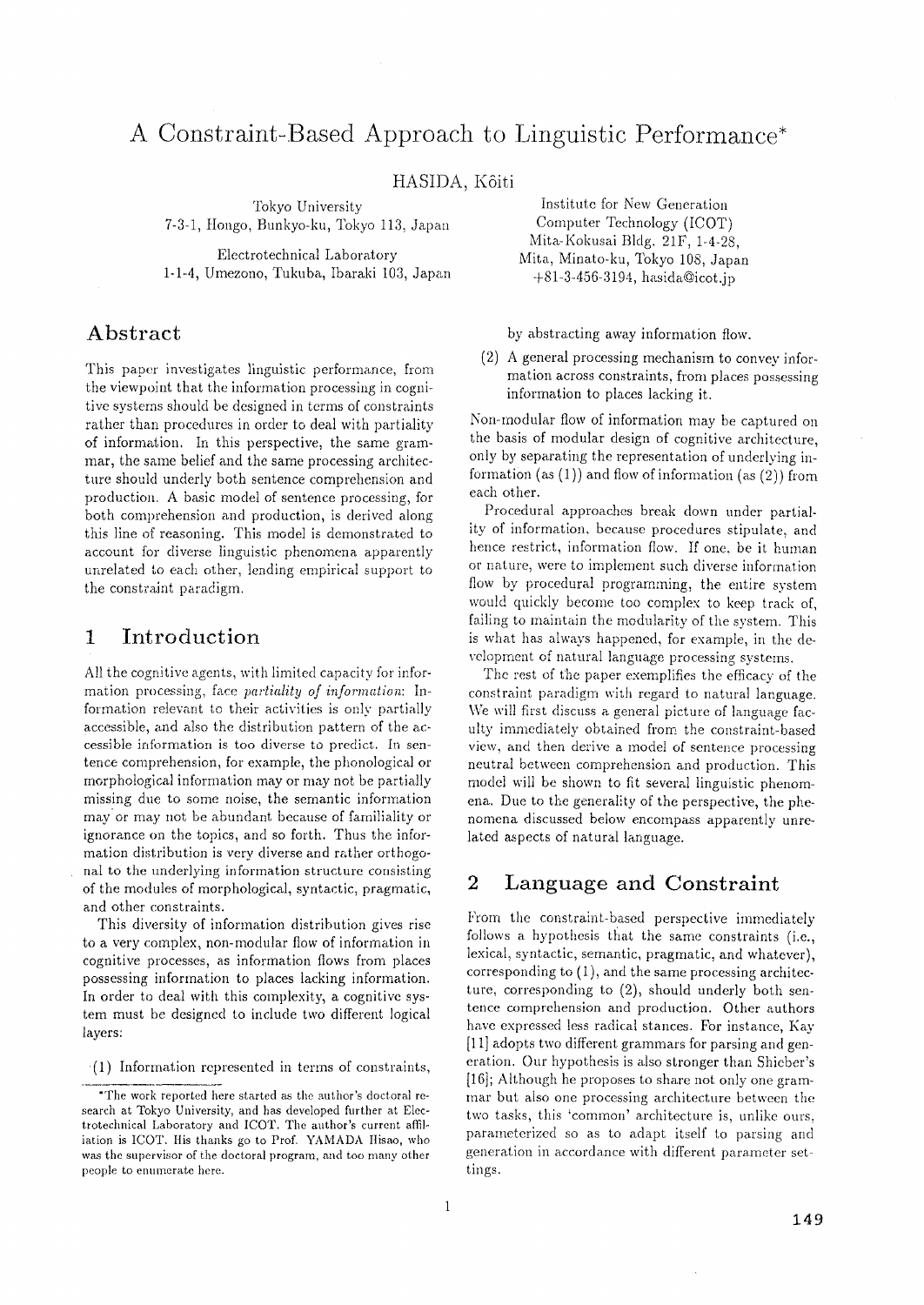As a corollary of our strong uniformity hypothesis, we reject every approach postulating any procedure specific to sentence comprehension or production. For instance, we disagree upon the ways in which the Determinism Hypothesis (DH) [12] has been instantiated so far. DH permits to assume only one partial structure of a sentence at a time, and the approaches along this line [2, 3, 12, 14] has postulated, beyond necessity, specific ways of disambiguation for specific types of ambiguity in sentence comprehension and production.

Instead we view sentence processing as parallel computation. When a sentence is either comprehended or produced, several partial structures of it, we assume, are simultaneously hypothesized. The degree of parallelism should be limited to fall within the small capacity of the short-term memory (STM), so that we obtain the same sort of predictions as we do along the determinist account. For instance, the difficulty in comprehending garden path sentences like (3) may be attributed to the difficulty of keeping some structural hypotheses in STM.

(3) The chocolate cakes are coated with tastes sweet.

As discussed below, our approach quantitatively estimates the difficulty in processing embedded constructions like (4) also on the basis of the memory limitation.

(4) The cheese the rat the cat the dog chased caught bit was rotten.

Since DH does not account for such difficulty, incidentally, it seems superfluous to postulate DH. We consider DH just as approximation of severe memory limitation, and avoid any stipulation of such a hypothesis.

## **3 A Common Process Model**

Among the partial structures hypothesized during comprehension or production of a sentence, we pay attention to the *maximal structures*; the structures such that there is no larger structures. Here we say one structure is *larger* than another when the former includes the latter. For example,  $[s]_{NP}$  Tom]  $[v_P$  sleeps]] is larger than  $[s]_{NP}$  Tom] VP]. Sentence processing, whether comprehension or production, is regarded as parallel construction of several maximal structures. Thus sentence processing as & whole is characterized by specifying what a maximal structure is.

We assume the grammatical structure of a sentence to be a binary tree. Here we identify a word with its grammatical category, so that a local structure, such as  $[<sub>NP</sub>$  Tom], is regarded as one node rather than a partial tree consisting of two distinct nodes. It is just for expository simplification that we assume binary trees. Our account can be generalized straightforwardly to allow n-ary trees. Further, the essence of our discussion below is neutral between the constituency-based approaches and the dependencybased approaches. Here we employ a representation scheme of the former type, without committing ourselves to the constituency-based framework.

From the general speculation below, it follows that a maximal structure should be the left-hand half of (5).



This maximal structure consists of the path form  $S$  to A and the part to the left of this path, except for  $B_{i-1}$ and the nodes between  $B_{i-1}$  and  $A_i$  (those on the slant dotted lines) for  $1 \leq i \leq d+1$ ;  $A_i$  and the nodes between  $A_i$  and  $B_i$  are included in the maximal structure. Here  $B_0$  and  $A_{d+1}$  stand for S and A, respectively.  $A_i$  is a leftmost descendant (not necessarily the left daughter) of  $B_{i-1}$  or they are identical for  $1 \leq i \leq d+1$ .  $B_i$  is a rightmost descendant (not necessarily the right daughter) of  $A_i$  for  $1 \leq i \leq d$ . Thus our model is similar to left-corner parser [1], though our discussion is not restricted to parsing.

This characterization of a maximal structure is obtained as follows. First note that a maximal structure involves n words and  $n-1$  nonterminal nodes, for some natural number  $n$ ; In the maximal structure in  $(5)$ , the connected substructure containing  $A_i$   $(1 \leq i \leq d)$ contains as many nonterminal nodes as words, so that the maximal structure also contains as many nonterminal nodes as words, except for word A. Note further that the entire sentence structure, being a binary tree, also involves one less nonterminal nodes than words. Accordingly, postulating  $n - 1$  nonterminal nodes versus  $n$  words in a maximal structure amounts to postulating that the words and the nonterminal nodes are processed at approximately constant speed relative to each other.<sup>1</sup> The number of words is a measure of lexical information, and the number of nonterminal nodes is a measure of syntactic and semantic information, among others. Hence if all the types of linguistic information (lexical, syntactic, semantic, etc.) are processed at approximately the same relative speed, then a maximal process should include nearly as many words as nonterminal nodes.

This premise is justified, because if different types of information were processed at different speeds, then

<sup>&</sup>lt;sup>1</sup>The rate of *n* words versus  $n - 1$  nonterminals does not precisely represent the constant relative speed, but the discrepancy here is least possible and thus acceptable enough as approximation.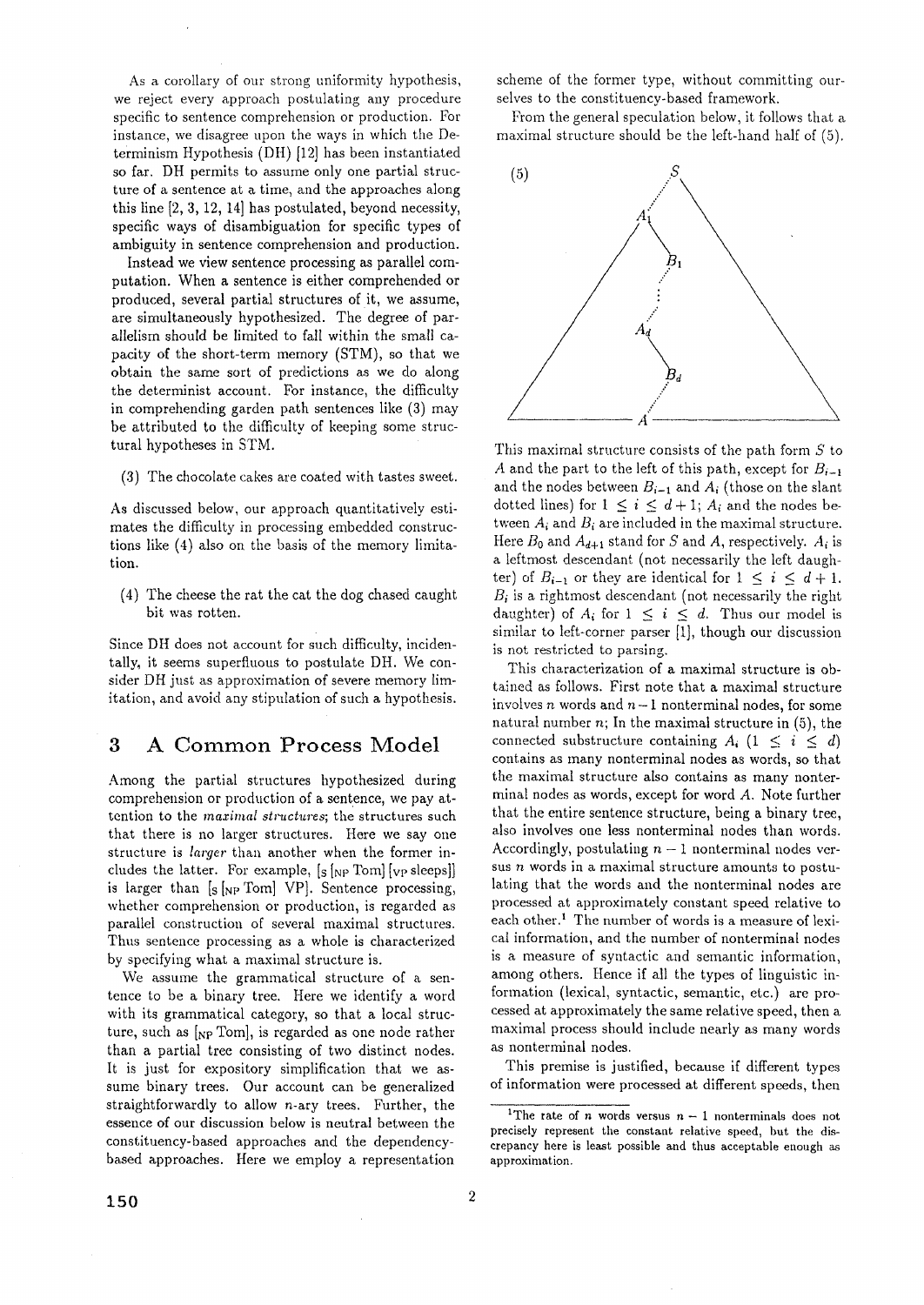there would arise imbalance of information distribution across the corresponding different domains of information. Such imhalance should invoke information flow from the domains with higher density to the domains with lower density of information distribution, when, as in the case of language, those domains of information are tightly related with each other. That is, information flow eliminates such imbalance, resulting in approximately the same speed of processing across different but closely related domains of information.

Now that we have worked out how many nodes a maximal structure includes, what is left is which nodes it includes. Let us refer to A in (5) as *the current active word* and the path from the root node S to the current active word as *the current active path.* It is natural to consider that a maximal structure includes the nodes to the left of the current active path, because all the words they dominate have already been processed. Thus we come up with the above formulation of a maximal structure, if we notice that the nodes on the solid-line part (including  $A_i$ ) of the current active path in (5) are adjacent to nodes to the left of the current active path, whereas the other nodes on the current active path (those on the dotted lines, including  $B_i$ ) do not except for the mother of A, which will be processed at the next moment.

#### **4 Immediate Processing**

According to this model, any word should be immediately processed, particularly in parsing, in the sense that corresponding amount of syntactic and semantic structure is tailored with little delay. The intrasentential status of a word is hence identified as soon as it is encountered. This contrasts with the determinist accounts which assume lookahead to deal with local ambiguity.

Empirical evidences support our position. In Marslen-Wilson's [13] experiment, for instance, the subjects were asked to listen to a tape-recorded utterance and to say aloud what they hear with the shortest possible delay. Some subjects performed this task with a lag of only about one syllable, and yet their error reflected both syntactic and semantic context. For example, one of such a subjects said *lie had heard that the Brigade ...* upon listening to *He had heard at the Brigade ....* Such a phenomenon cannot be accounted for in terms of the determinist accounts with fixed parsing procedures. In our model, it is explained by just assuming that only the most active maximal structure tailored by the subject survives the experimental situation.

## **5** Transient Memory Load

By transient memory load (TML) we refer to the amount of linguistic information temporarily stored in STM. The measurements of TML during sentence processing proposed so far include the depth of center

embedding (CE) [5] and that of self embedding (SE) [15]. A syntactic constituent  $\alpha$  is *center-embedded* in another syntactic constituent  $\beta$  when  $\beta = \gamma \alpha \delta$  for some non-null strings  $\gamma$  and  $\delta$ . We further say that  $\alpha$ is self-embedded in  $\beta$  when they are of the same sort of category, say NP.

However, neither CE nor SE can explain why (6) is much easier to understand than (7).

- $(6)$  Tom knows the story that a man who lived in Helsinki and his wife were poor but they were happy.
- (7) Tom knows that the story on the fact that the rumor that Mary killed John was false is funny.

Note that these sentences are of about the same length; The former consists of 20 words and the latter 19 words. Almost all my informants (including both native and non-native speakers of English) reported that (6) is easier to understand than (7). Those who felt contrariwise ascribed the difficulty of (6) to the ambiguity concerning the overall structure of the cornplement clause after *that*.

The approach based on CE fails to account for this difference, because the maximum CE depth of  $(6)$  and that of (7) are both 3, as is shown below.

- (8)  $\lbrack 0$  Tom knows the story that  $\lbrack 1$  a man  $\lbrack 2$  who [3lived] in Helsinki] and his wife were poor] but they were happy]
- (9)  $\left[0, 0\right]$  Tom knows that  $\left[1, 0\right]$  the story on the fact that  $\left[2 \right]$  the rumor that Mary  $\left[3 \right]$  killed] John] was false] is funny]

The maximum SE depth cannot distinguish these sentences:

- (10) Tom knows  $N_{\rm P_0}$  the story that  $N_{\rm P_1}$  a man who lived in  $[N_{P_2}]$  Helsinki] and his wife] were poor but they were happy]
- (11) Tom knows that  $N_{\text{NP}_0}$  the story on the fact that  $[N_{P_1}]$  the rumor that  $[N_{P_2}]$  Mary] killed John] was false] is funny.

Our model provides a TML measure which accounts for the contrast in question. In order to plug a maximal structure with the rest of the sentence in a grammatical manner, one must remember only the information contained in the categories on the border between the maximal structure and the remaining context; i.e., categories  $A_i$ , the mother of  $B_i$  (1  $\leq i \leq d$ ) and A in  $(5)$ . Thus the value of d in  $(5)$  could serve as a TML measure. As is illustrated in (12) and (13), in fact, the maximum of  $d$  is 2 and 3 for  $(6)$  and  $(7)$ , respectively, explaining why  $(6)$  is easier. In  $(12)$  and  $(13)$ , enclosed in boxes are the nodes corresponding to  $A_i$ ,  $B_i$  (1  $\leq i \leq d$ ) and A when d is the maximum; i.e., 2 in the former and 3 in the latter.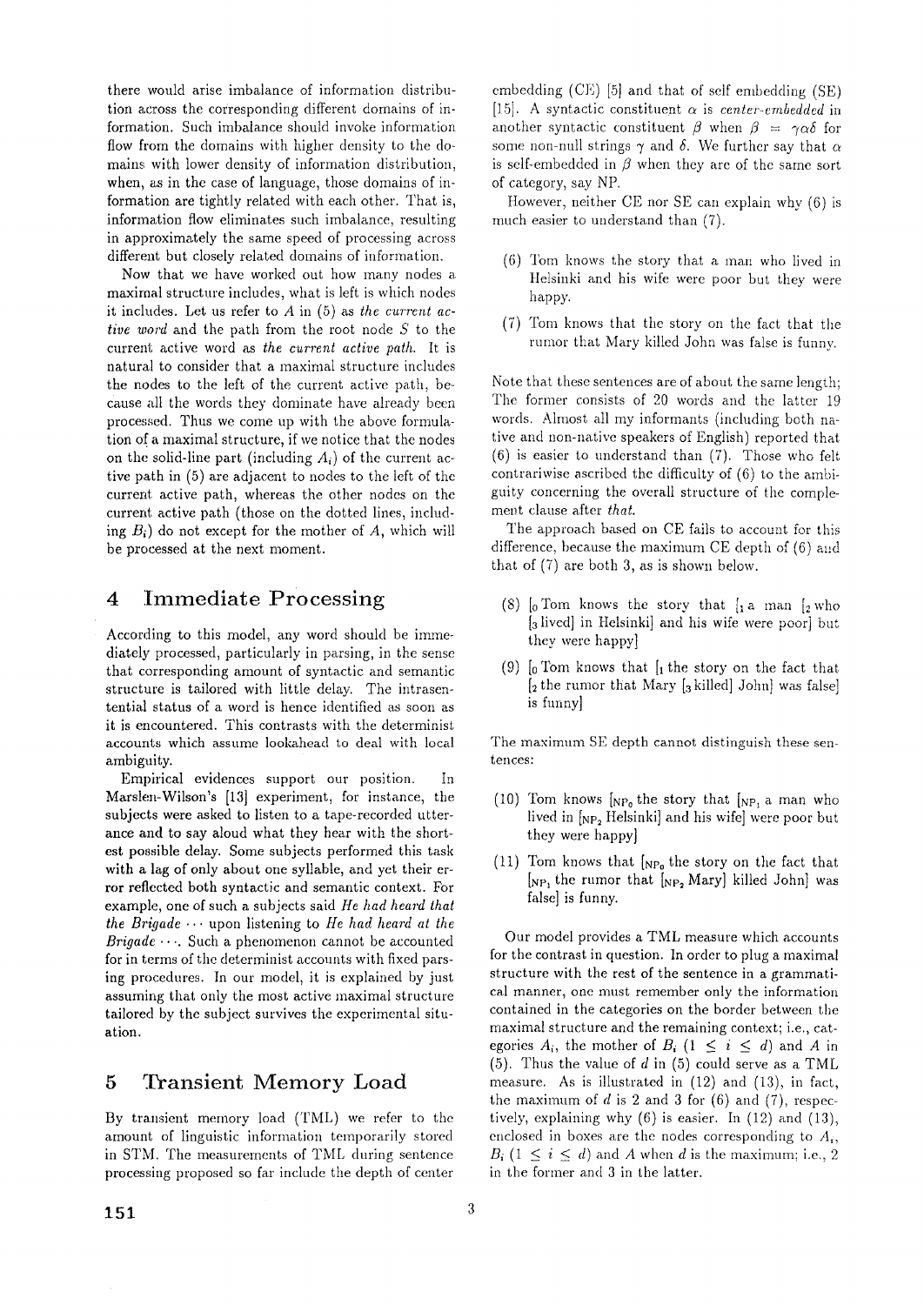



**152**  $\frac{1}{2}$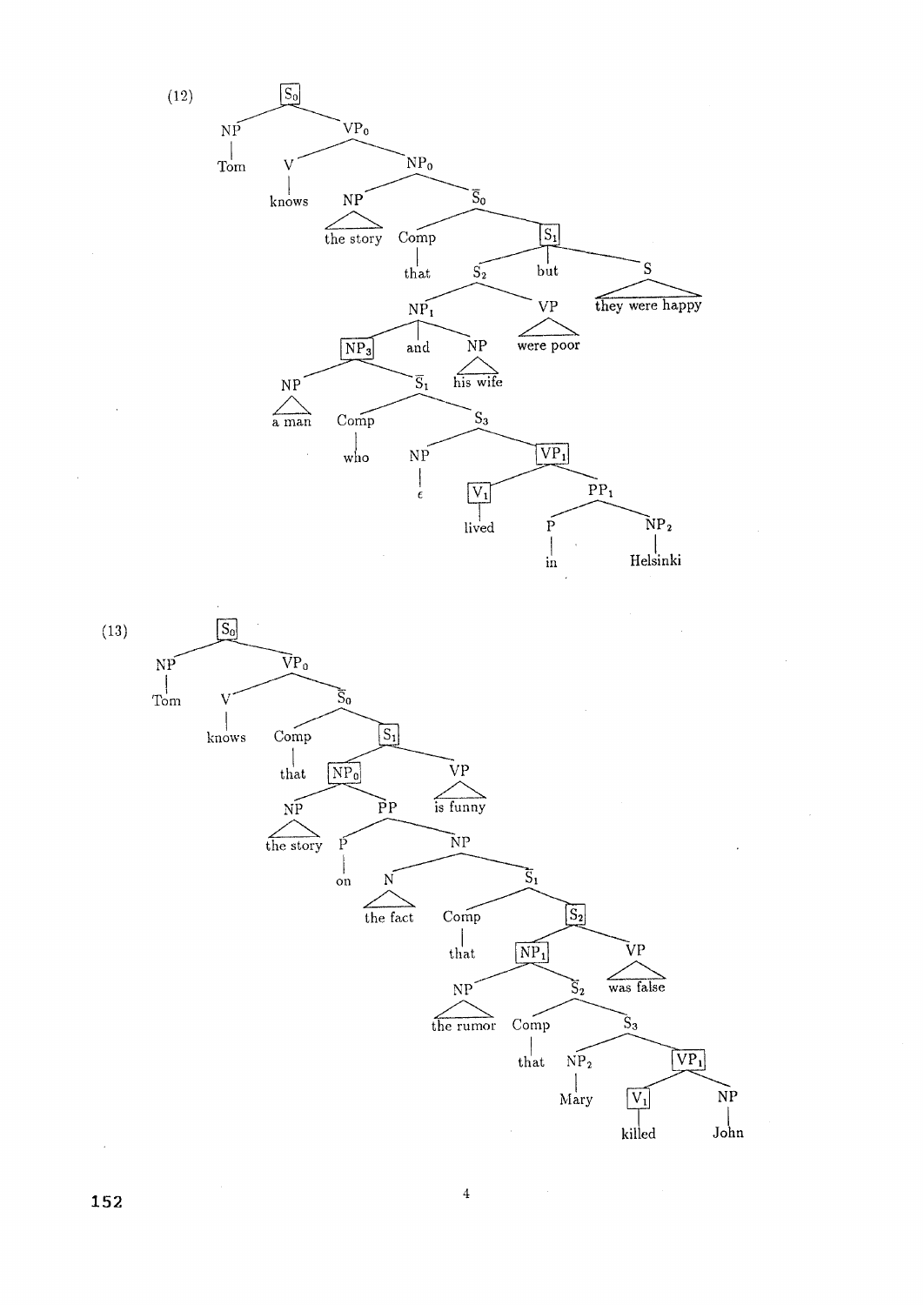#### **6 Language Acquisition**

The Dutch language exhibits a type of cross-serial dependency (CSD) in subordinate clauses:

(14) ...dat Wolf de kinderen Marie ... that Wolf the children Marie zag helpen zwemmen see-PAST help-INF swim-INF '... that Wolf saw the children help Marie swim'

Our .theory predicts that children learning Dutch come to recognize the CSD constructions "as having the following structure, which coincides with the structure figured out by Bresnan et al.  $[4]^2$  based on an analysis of adult language.



Here  $V_0$  is a finite verb and  $V_i$  is an infinite verb for  $1 \leq i \leq n$ .  $V_i$  is a causative verb or a perception verb for  $1 \leq i \leq n$ . NP<sub>i</sub> is the subject of  $V_i$  for  $0 \leq i \leq n$ , and NP<sub>i</sub> is an object of V<sub>n</sub> for  $n < i \leq m$  $(m \geq m)$ . Note that  $NP_1, \cdots NP_m$  and  $V_0, \cdots V_m$ constitute right-branching structures dominated by  $X_0$ and *Zo,* respectively.

Let us look at how a child regard a simple CSD construction (16) to be (17), which is an instance of (15) for  $m = n = 1$ .

 $(16)$  ... dat Wolf Marie zag zwemmen ... that Wolf Marie see-PAST swim-INF '... that Wolf saw Marie swim'



According to our model, the relevant part of the most active maximal structure would look like the following when *zag* has just been acknowledged, provided that the child has already acquired the standard structure of a subordinate clause, in which the finite verb appears at the end.



 $VP_0$ ,  $VP_1$ ,  $Z_0$  and  $V_0$  correspond to  $B_{d-1}$ ,  $A_d$ ,  $B_d$  and A in (5), respectively (so that  $VP_0$  and  $Z_0$  are not included in the maximal structure here). When *zwem*men is encountered, category  $[v, z$ wemmen] must be inserted either between  $VP_0$  and  $VP_1$  or between  $Z_0$ and  $V_0$ . In the alleged subordinate clause construction,  $Z_0$  (which might be identical to  $V_0$ ) has a direct access to [NPj Marie], which is the object of *zag,* the alleged head of  $Z_0$ . On the other hand,  $VP_1$  lacks such an access, because the relationship between *Marie* and *zag*  is established not through but under  $VP_1$ . It is hence more preferable that  $[v,$  zwemmen] attaches beneath  $Z_0$ , if the child has already perceived extralinguistieally the situation being described, in which Marie is swimming. Now the most active maximal structure should look like this  $(Z_0 \text{ and } Z_1 \text{ are excluded from this})$ maximal structure if they are distinct from  $Y_0$  and  $V_1$ , respectively):



(17) is thus obtained by setting  $VP_0 = VP_1$ ,  $Z_0 = Y_0$ , and  $Z_1 = V_1$ .

Note that this reasoning essentially relies on our formulation of a maximal process. If a bottom-up model were assumed instead, for instance, there would be no immediate reason to exclude a structure, say, as follows.



 $^{2}(15)$  is slightly different from the structure proposed by Bresnan et al., because we regard a sentence structure as a binary tree whereas their proposal involves tertiary branching obtained by equating VP and  $X_0$  in (15). This difference is irrelevant to the essence of the following discussion.